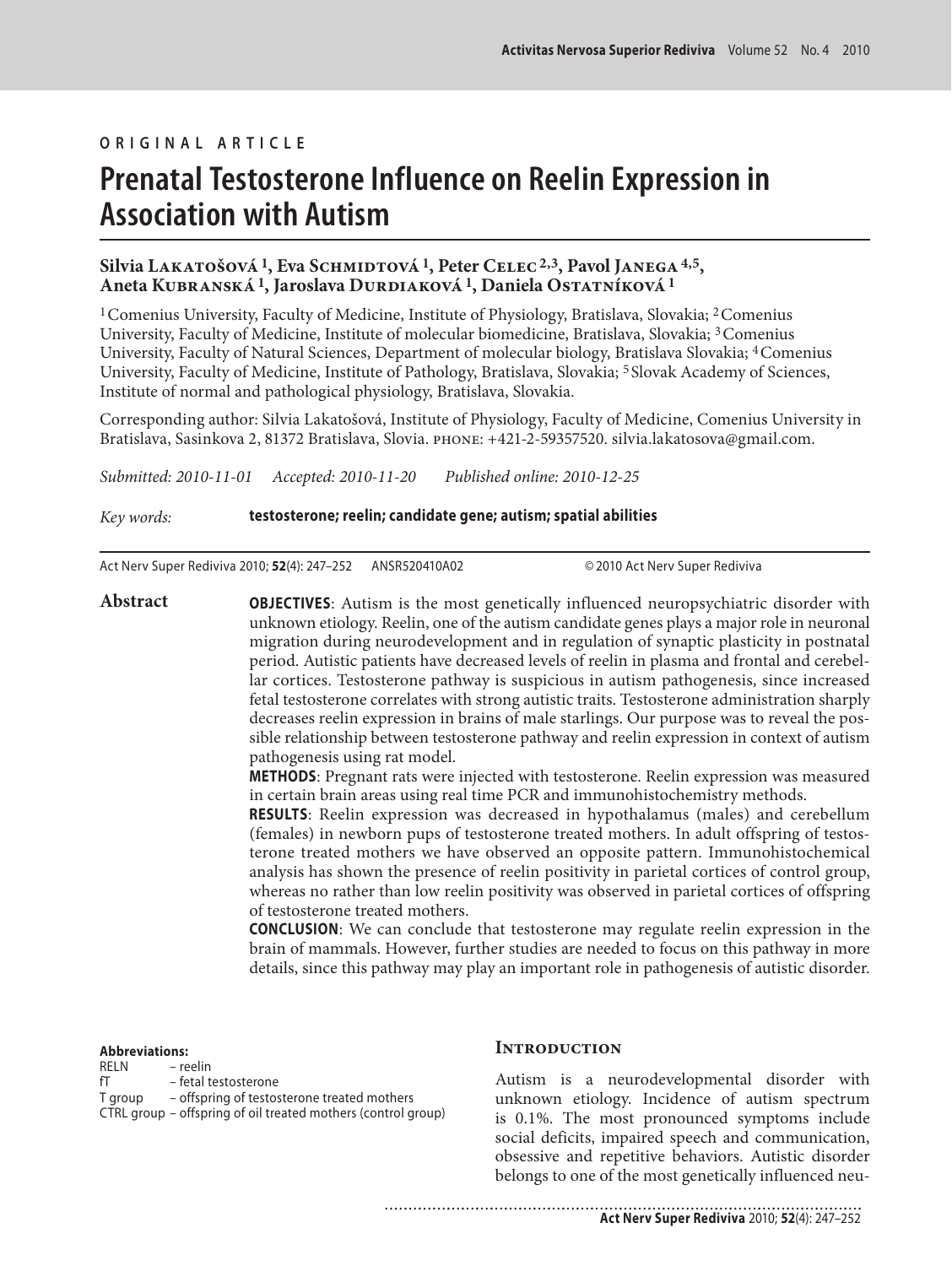ropsychiatric diseases (heritability 90%) (Folstein & Rosen-Sheidley 2002; Veenstra-VanderWeele & Cook 2004). Genome wide association and linkage studies on autism pointed out a number of candidate genes (Persico & Bourgeron 2006; Andres 2002; The Autism Genome Project Consortium 2007, Celec & Ostatnikova 2010). One of the candidate genes with known phenotypic autism association is RELN gene (7q22) encoding reelin. Reelin has a crucial role in regulation of neuronal migration and in regulation of synaptic plasticity (D´Arcangelo *et al* 1995). Reduced reelin levels were found in blood and frontal and cerebellar cortices of autistic subjects (Fatemi *et al* 2002, 2005). Polymorphic GGC repeats in 5´UTR of RELN were associated with autism (Persico *et al* 2001, 2006).

One of the theories attempting to explain the autism etiology is extreme male brain theory. It suggests that autistic brain represents an extreme of the male brain pattern. Exposure to high levels of prenatal testosterone results in masculinized social behavior in the areas of spatial performance and cognitive abilities (Knickmeyer *et al* 2005). The forementioned study showed a negative correlation between fetal testosterone (fT) levels and social relationships that are impaired in autism. Furthermore, children with high fT measured in amniotic fluid exhibit strong autistic traits, strong systemizing and deficits in empathy (Baron Cohen *et al* 2005; Chapman *et al* 2006; Knickmeyer *et al* 2006; Auyeung *et al* 2009; Krajmer *et al* 2010). Other evidence of this theory is that strong autistic traits are present in congenital adrenal hyperplasia patients (Knickmeyer *et al* 2006).

Hypothesis of this study is based on the findings of previous studies which revealed the connection between testosterone and reelin pathways in birds. Testosterone was described to enhance the quality and the frequency of birdsongs (Ball *et al* 2003). Song behavior is controlled in brain by testosterone and its metabolite estradiol via their receptors that are expressed in many specialized forebrain song control nuclei. Furthermore, testosterone was found to influence the expression of reelin in the brain of male European starlings (Absil *et al* 2003). Levels of testosterone change seasonally in the lifecycle of these birds. Reelin contributes to the incorporation of new neurons to the song control nucleus (HVC, high vocal center) of the songbird brain. Reelin expression in the songbird brain varies seasonally and could thus mediate seasonal incorporation of new neurons into the HVC. In addition, testosterone administration sharply decreased reelin expression in these birds (Absil *et al* 2003). Based on these findings we suggest possible linkage between testosterone and reelin mediated neuronal development also in mammals including humans. The aim of this study was to reveal the influence of prenatal testosterone administration on reelin expression and spatial memory in rats. We propose that impairments in this mechanism could contribute to the manifestation of autistic phenotype.

## **Materials and Methods**

## *Animals*

Animal experiment was approved by State veterinary and food control; experiment nr. Ro-3423/06-221/3. Wistar rats were used for the experiment (females, n = 20; males, n=6, 290–320g; Dobra Voda, Slovakia). Female rats were divided into two groups, testosterone and control group, 10 females in each. Both groups had the same climatic conditions-temperature 25 oC, the photoperiod was a 12-hr light: dark cycle. The experimental protocol was carried out under the guidelines of the Ethical Committee of the University of Comenius (Bratislava, Slovakia). Animals had free access to food (standard pellets mixture) and water ad libidum. After mating, rats of testosterone group were injected with 2.5 mg Testosteroni isobutyras i.m. within the days 11–15 of pregnancy. Control rats were injected with oil. One half of each litter was sacrificed at the postnatal day 10 (males, n=13–14, females, n=7–10). Blood and brain samples were collected. Second half of both genders of each litter were let to reach 2.5 months of age (males, n=7–15, females, n=6–10). Subsequently, spatial memory was assessed using Morris Water Maze test. Afterwards, rats were sacrificed and blood and brain samples were collected.

## *Behavioral testing*

Standard protocol of Morris water maze test was used for evaluating spatial memory (Brandeis *et al* 1989). Briefly, during four learning days rats were gradually placed into the maze in all of the four quadrants. In case the rat did not manage to reach the platform within a minute, it was immediately allowed to rest on it for a whole minute. In probe trials the platform was removed, rats were placed for one minute in the same quadrant as they were placed for the first time during the learning trials. The time spent in the platform quadrant was measured. The time means of both groups were compared.

## *Measurement of testosterone levels in plasma*

Plasma testosterone levels were assessed using ELISA method (DRG Diagnostics, Marburg, Germany) with intra- and inter-assay coefficients of variation <5%.

## *Analysis of gene expression*

Total RNA was isolated from brain samples using TRIreagent. Concentration and purity of the isolates were assessed spectrophotometrically. Sybr Green one step RT PCR kit (Qiagen, Germany) was used for the real time PCR on Biorad IQ5 cycler. Melting curve analysis was performed to check the specificity of PCR. Transcript of target genes were determined relatively to the transcripts from the housekeeping gene (beta actin) using the delta Ct method.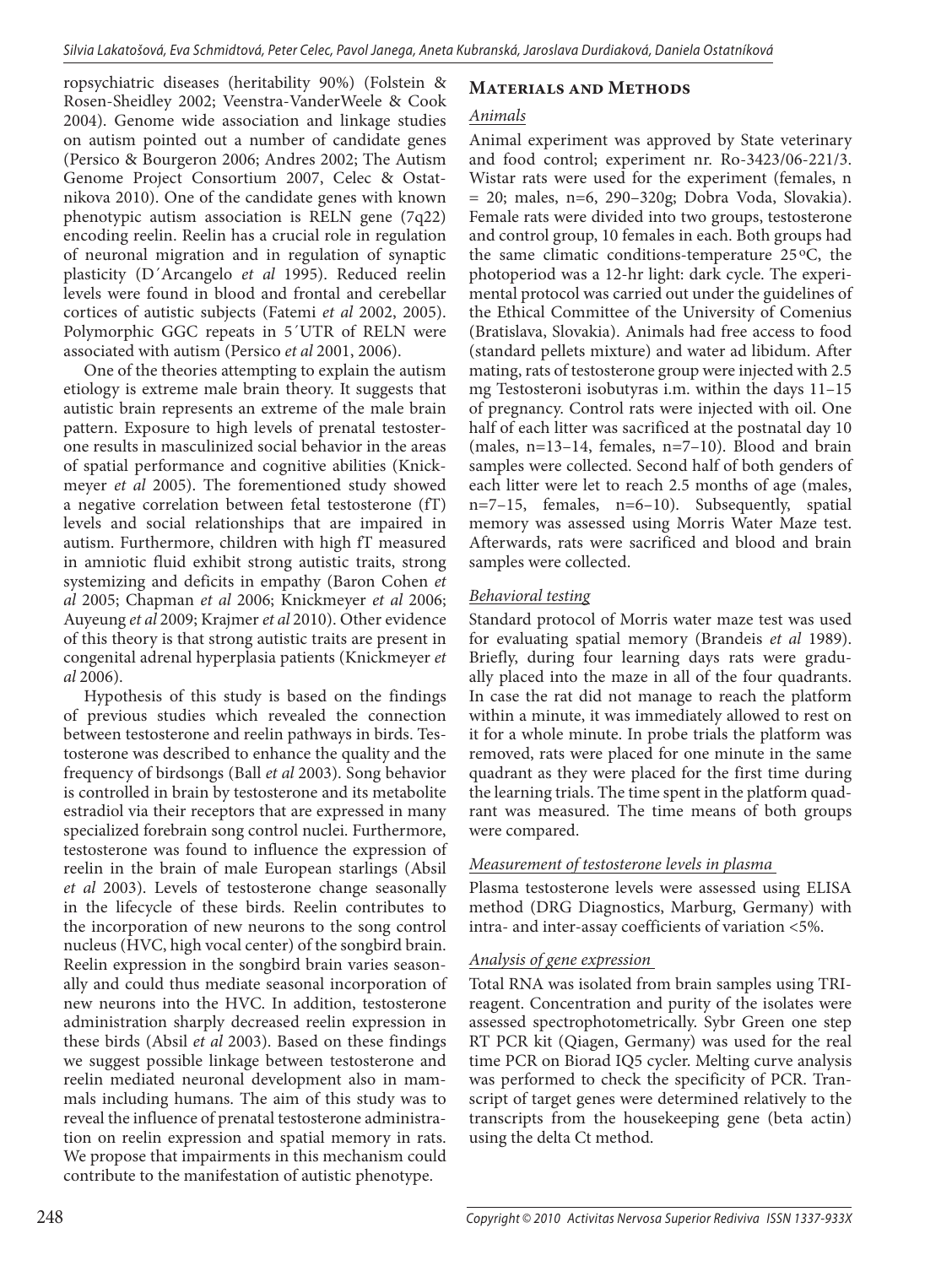

**Figure 1.** Plasma testosterone levels in pups (A) and adult offspring (B) of testosterone treated mothers (T group) and control group (CTRL group). In pups, we have measured decreased plasma testosterone in T group of both genders, no intersexual differences were observed. In adult offspring plasma testosterone levels were higher in T group in comparison to CTRL group in both genders, lower testosterone levels were observed in females.



**Figure 2.** Relative reelin expression in pups of testosterone treated mothers (T group) and control group (CTRL group). Reelin mRNA expression was decreased in hypothalamus (males) and cerebellum (females) of T group in comparison to C group.

#### *Imunohistochemical analysis*

Tissue samples of parietal cortex were fixed in 4% formaldehyde, embedded in paraffin and routinely processed for immunohistochemistry. The 5mm thick slices were deparaffinized, rehydrated in phosphatebuffered physiological salt solution (PBS) and incubated overnight with anti-reelin mouse antibody, clone 142 (Calbiochem, San Diego, CA, USA) diluted 1:1000 in antibody diluent solution (Dako, Glostrup, Denmark). After 3 rinsing steps of 5 minutes each in PBS, sections were incubated for 30 minutes with the anti mouse antibody horse radish peroxidase conjugate (Envision, Dako, Glostrup, Denmark). After 3 rinsing steps of 5 minutes each in PBS, the peroxidase activity was visualized with diaminobenzidine (Dako, Glostrup, Denmark). Subsequently the sections were counterstained with hematoxylin. The reelin positivity was analyzed semi-quantitatively in optical microscope (Leica DM 2000, Wetzlar, Germany) as follows: strong – more then 20% positive area; weak – less then 20% positive area; and negative.

### *Statistical analysis*

The hormonal levels and relative expression of RELN were compared between rats of testosterone treated mothers (T group) and control group (CTRL group) using unpaired T-test (two-tailed). The same test was used to assess the differences between T and control group in the scoring of time spent in the platform quadrant in the Morris water maze test.

### **Results**

We have found a decrease of plasma testosterone levels in 10 days old pups of both genders (males, *p*=0.003; females, *p*<0.001) of testosterone treated mothers (*Fig.1A*). Reelin mRNA expression was significantly decreased in hypothalamus of male pups (*p*=0.002) and in cerebellum of female pups (*p*=0.025) of testosterone treated mothers (*Fig.2*). In 2.5 months old grown-ups we have found an increase of plasma testosterone levels in male  $(p<0.001)$  and female  $(p=0.032)$ offspring of testosterone treated mothers (T group) in comparison to control group (CTRL group) (*Fig. 1B*). Surprisingly, reelin mRNA expression was significantly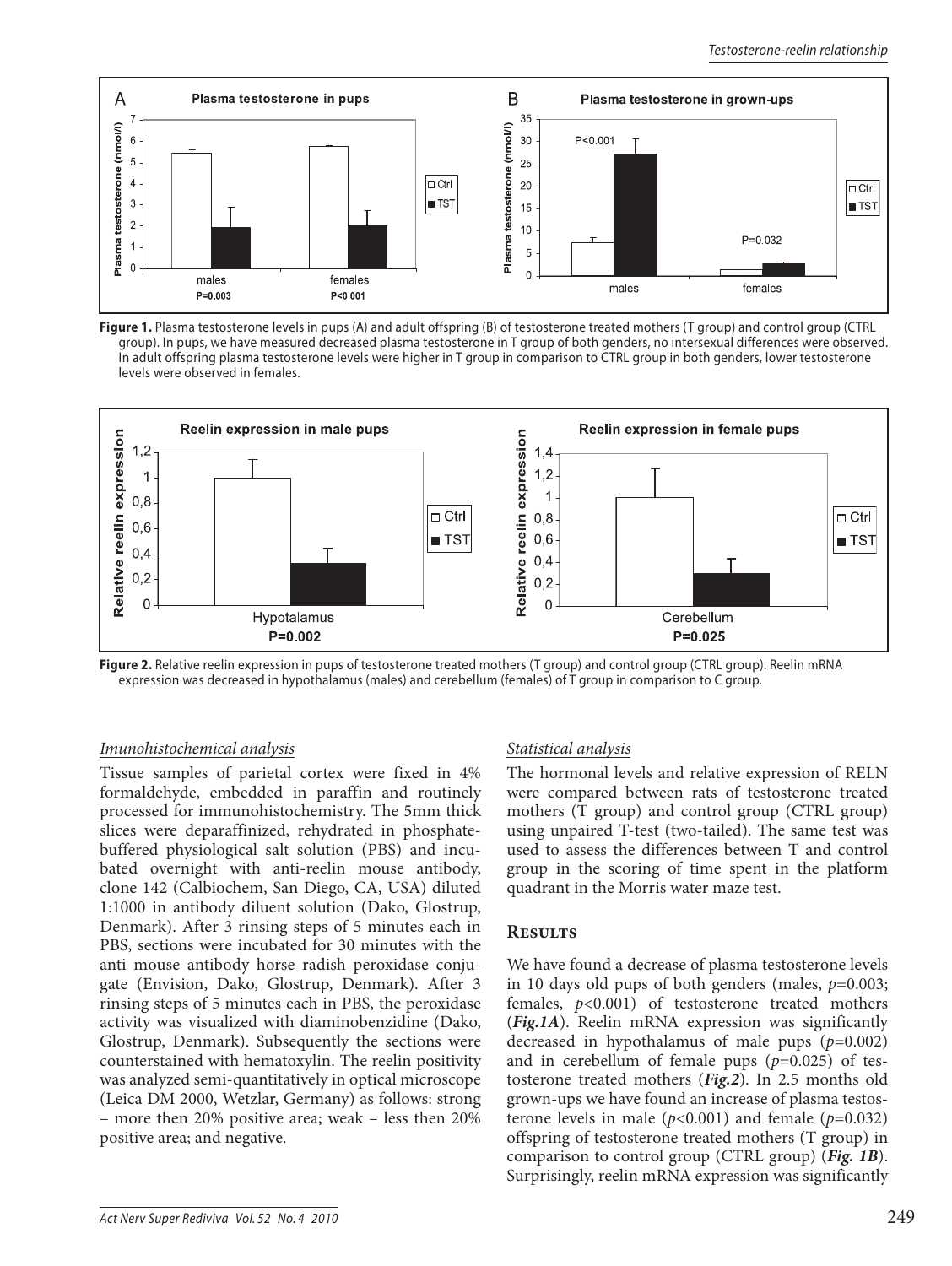

**Figure 3.** Relative reelin expression in adult offspring of testosterone treated mothers (T group) and control group (CTRL group). Reelin mRNA expression was increased in cerebellum, frontal, parietal cortices and hippocampus (males) and in cerebellum, frontal left cortex and hippocampus (females) of T group in comparison to C group.



**Figure 4.** Immunohistochemical analysis showed strong reelin positivity of extracellular matrix in parietal cortex of male (A) and female (C) control animals. Only weak or no positivity was found in parietal cortex of adult male (B) and female (D) offspring of testosterone treated mothers. Anti-reelin mouse antibody, anti mouse-peroxidase complex, diaminobenzidine, magnification 200x.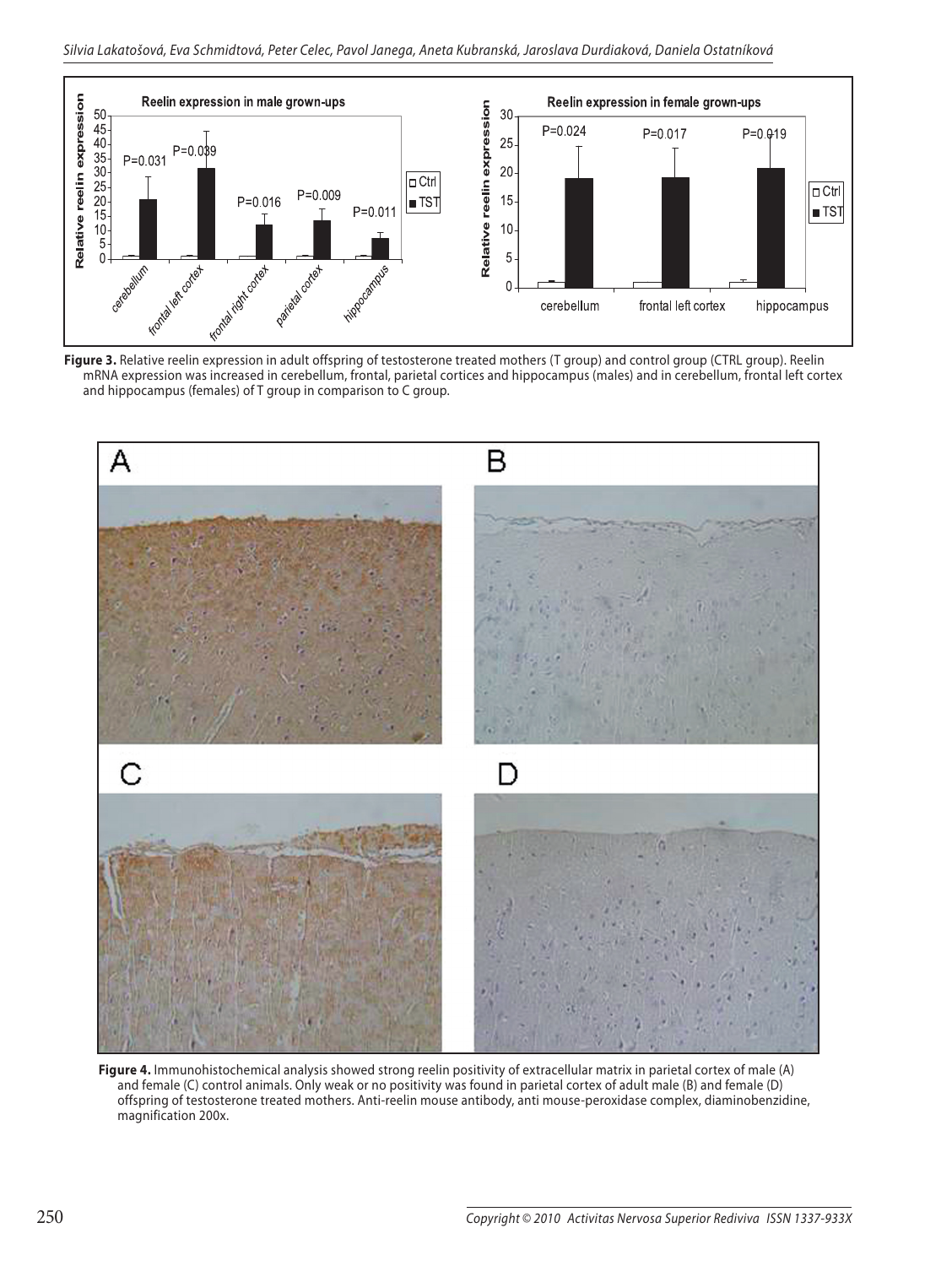increased in cerebellum (*p*=0.031), frontal cortices (left, *p*=0.039; right, *p*=0.016), parietal cortex (*p*=0.009) and hippocampus ( $p=0.011$ ) of males and in cerebellum ( $p=0.024$ ), frontal left cortex ( $p=0.017$ ) and in hippocampus ( $p=0.019$ ) of females of T group in comparison to CTRL group (*Fig.3*).

We have found no significant differences in Morris water maze results in both genders (males,  $p= 0.918$ ; females, *p*=0.151).

Immunohistochemical analysis showed the strong positivity of extracellular matrix in parietal cortex of control animals, whereas the only weak or no positivity was found in the offspring of testosterone treated animals (*Fig. 4*).

#### **Discussion**

The aim of our study was to reveal the connection between testosterone and reelin pathways in mammals in context of autism pathogenesis. Testosterone administration sharply decreases reelin expression in songbird brain (Absil *et al* 2003). Furthermore, testosterone pathway is suspicious in autism pathogenesis, since high fetal testosterone levels correlate with autistic traits (Baron Cohen *et al* 2005; Chapman *et al*  2006; Knickmeyer *et al* 2006; Auyeung *et al* 2009). In the present study, testosterone administration during pregnancy in rats seems to have an effect on pup development. We have observed decreased plasma testosterone levels in pups of testosterone treated mothers (*Fig. 1A*). This phenomenon could be a result of negative feedback of increased testosterone levels on hypothalamus-pituitary axis. Male pups of testosterone treated mothers have decreased reelin mRNA expression in hypothalamus and female pups of the same group have decreased reelin mRNA expression in cerebellum in comparison to control pups (*Fig. 2*). These results confirm the hypothesis that testosterone administration in pregnancy negatively regulates the expression of reelin in newborn rats.

We have observed no significant differences in Morris water maze test between the adult offspring of testosterone treated mothers (T group) and offspring of control mothers (CTRL group) with high interindividual variability in the measured parameter. This variability might have been caused by hormonal differences especially in females during the estrous cycle.

In the adult offspring plasma testosterone levels were significantly higher in T group in comparison to CTRL group (*Fig. 1B*). Interestingly, the reelin mRNA expression was increased in cerebellum, frontal and parietal cortex and in hippocampus of males of T group in comparison to CTRL group. Reelin mRNA expression was also increased in cerebellum, frontal left cortex and in hippocampus of females of T group in comparison to CTRL group. The limitation of hormonal measurements interpretation in adult rats is given by the fact that strong interindividual and intraindividual variability in plasma testosterone levels was observed in adult rats of both genders during repeated plasma collections within 15 days (unpublished data). Our results propose that reelin expression is differentially regulated in relation to the ontogenetic phase, the explanation of these findings is however difficult.

In addition, the level of mRNA expression does not necessarily have to correspond with the protein levels. Immunohistochemical analysis has shown strong reelin positivity of extracellular matrix in parietal cortex of CTRL group of both genders, whereas weak or no positivity was observed in parietal cortex of T group. Contrary, increased reelin mRNA expression was found in parietal cortices of T males. One possible explanation of this discrepancy could be the presence of altered translational or posttranslational regulation of reelin expression in T rats. On the other hand, relatively small number of offspring in each group lowers the accuracy of the statistical results of reelin mRNA expression. In this experiment we aimed to use the highest dosage of testosterone as possible to demonstrate the effect of the treatment. During repetitive treatment of pregnant rats with testosterone we have observed high prenatal mortality. However, single testosterone treatment was also followed by some level of postnatal morbidity and mortality, being the main cause of relatively small sample size.

In summary, we can conclude that testosterone may regulate reelin expression in the brain of mammals. However, further studies are needed to focus on this pathway in more details. This pathway may play an important role in pathogenesis of autistic disorder.

**Acknowledgements:** Project was supported by grants: AV 4/0038/07, VEGA1/0305/09, UK/116/2008, UK/430/2009.

#### REFERENCES

- 1 Absil P, Pinxten R, Balthazart J, Eens M (2003). Effects of testosterone on Reelin expression in the brain of male European starlings. Cell Tissue Res. **312**: 81–93.
- 2 Andres C (2002). Molecular genetics and animal models in autistic disorder. Brain Res Bull. **57**: 109–119.
- 3 Auyeung B, Baron-Cohen S, Ashwin E, Knickmeyer R, Taylor K, Hackett G (2009). Fetal testosterone and autistic traits. Br J Psychol. **100**: 1–22.
- Ball GF, Castelino CB, Maney DL, Appeltants D, Balthazart J (2003). The activation of birdsong by testosterone: multiple sites of action and role of ascending catecholamine projections. Ann N Y Acad Sci. **1007**: 211–231.
- 5 Baron-Cohen S, Knickmeyer RC, Belmonte MK (2005). Sex differences in the brain: implications for explaining autism. Science. **310**: 819–823.
- 6 Celec P & Ostatnikova D (2010). Autism and Genome-Wide Association Studies. Act Nerv Super Rediviva. **52**: 28–30.
- 7 Chapman E, Baron-Cohen S, Auyeung B, Knickmeyer R, Taylor K, Hackett G (2006). Fetal testosterone and empathy: evidence from the empathy quotient (EQ) and the "reading the mind in the eyes" test. Soc Neurosci. **1**: 135–148.